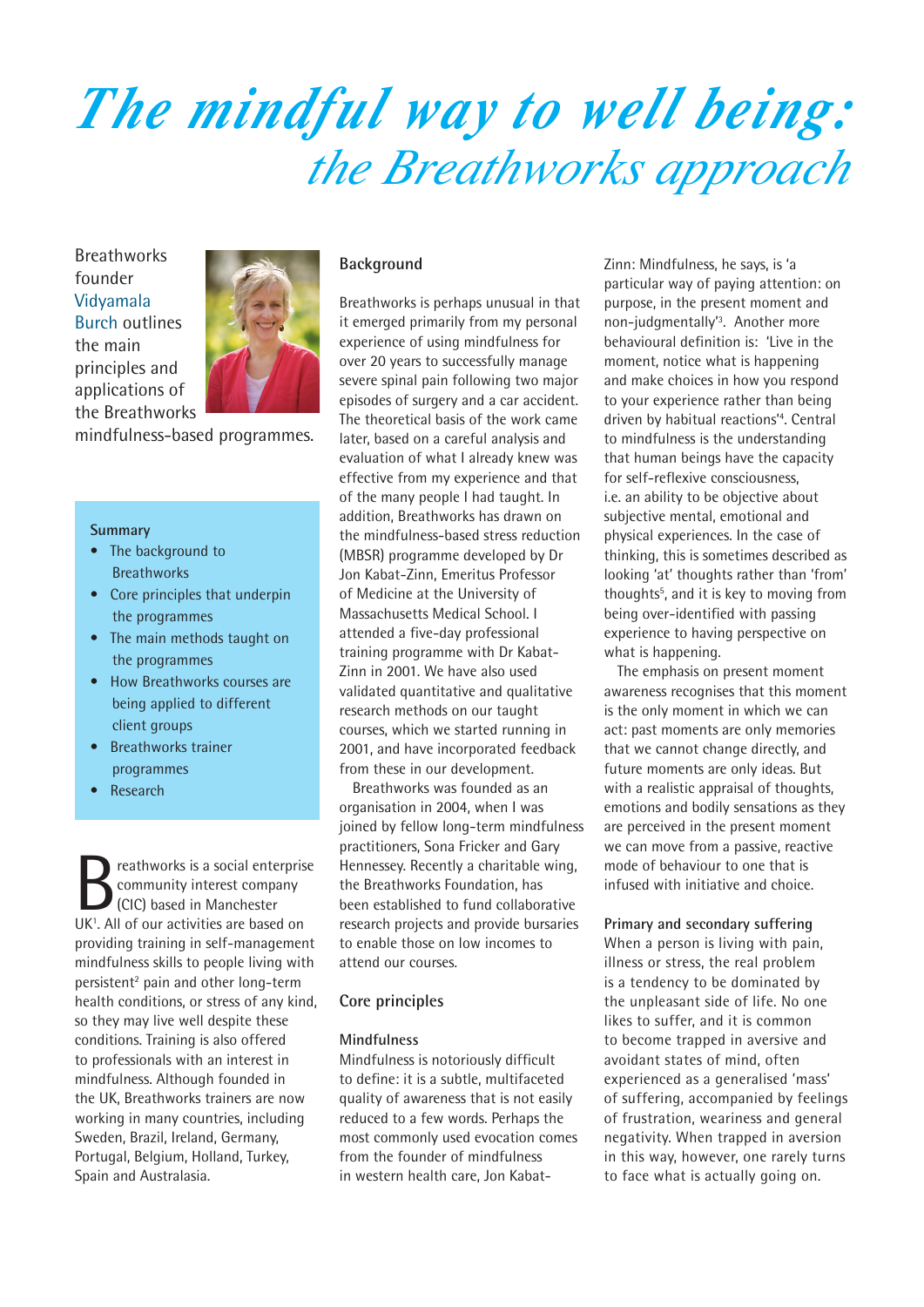This leads to one becoming a victim of ideas about the pain or difficulty one is experiencing rather than the actual experience. Mindfulness undercuts this by teaching us how to investigate present-moment experience with a precise and detailed awareness.

With mindfulness, one is able to tease apart the perceived suffering and learn to make the vital distinction between what we call at Breathworks primary and secondary suffering. **Primary suffering** is the stressor, whatever the cause. For example in the case of physical pain, the primary suffering is the unpleasant sensations felt in the part of the body that is hurting. **Secondary suffering** is all the ways that we react to the primary suffering; all the different ways we resist it and say, 'I don't want this to be happening to me'.

Most people find that this secondary suffering is the cause of the majority of their distress, and it usually seems to manifest within the two broad extremes of avoidance (blocking) and overwhelm (drowning), as shown in the chart on the next page. It seems that most people cycle through these two poles, running away from unpleasant experience until they become exhausted, and then falling into a loss of perspective and low mood. Eventually they pick themselves up, and before they know it they are back into blocking. So the key question is: how to get out of this cycle and learn to maintain a middle ground of being alive and awake to whatever the present moment contains without reacting? In other words, how can one learn to accept the primary suffering and to reduce or overcome the secondary suffering – leading to the overall experience of suffering being lessened, often dramatically?

#### **The five-step process**

Breathworks courses guide participants through mindfulness training in five steps.

#### **Case study: Lucy**

*Lucy had lived with back pain since a lifting accident when she was 16 years old, followed by a diagnosis of spondylolisthesis and a spinal fusion operation (aged 18). She had tried many therapeutic approaches – both medical and complementary – to help manage her symptoms over the years. Having been told by one consultant that her pain was 'normal given her abnormal spine' and that she would 'never work', she subsequently completed three academic degrees, and is building a career in teaching and research. Attending a Breathworks mindfulness course was instrumental in her recovery. It provided her with a set of tools such as pacing and meditation to integrate fully into her life and to help her cope with the pressures and deadlines of academia. She found the course unique in its philosophical stance of fostering an awareness and acceptance of pain in any given moment, rather than being trapped in an agenda of 'resisting', 'fighting' and trying to 'remove' the pain. She has seen that through adopting a 'moment to moment' approach to chronic illness and pain, the grief or panic that all-too-often attended the fear that she might be in pain for life can be reduced, if not removed entirely. Rather than feeling consumed by pain, the methods and approaches gave her a means of living well in everyday life.*

#### **Step one: Awareness**

The first step is simply to learn to be aware in a general sense. Many people have never considered the possibility of choosing to be aware in the moment, let alone using that awareness as a point of personal transformation.

The place to start is training in present-moment embodied awareness through practices such as breath awareness and body scanning, which involves paying detailed attention to parts of the body slowly and sequentially from head to toe.

#### **Step two: Grasp the nettle – moving towards the unpleasant**

The second step is perhaps surprising and certainly counter-intuitive. It involves opening to the unpleasant aspects of present-moment experience. If we accept that secondary suffering is caused by resistance and aversion to unpleasant experience, then the key to overcoming it is finding a way of engaging with unpleasant experience in a non-reactive, non-aversive way. We teach this through body-based mindfulness practices such as the body scan, in which one gradually becomes saturated with body awareness (including any unpleasant aspects of the experience) in an invitational and non-threatening way. A metaphor for

this gradual saturation is going for a walk on a misty day. You start off dry and at some point realise that you are completely drenched, though you don't know at what point you became wet. Body awareness in the body scan arises in a similar way.

In turning towards unpleasant experience we can also discover, crucially, that primary suffering is a process, not a 'thing'. For example, people living with chronic pain can realise how the pain that has been dominating their lives is simply a flow of unpleasant sensations that is never the same from one moment to the next. Gradually, with mindfulness, the density of pain is teased apart, and becomes just one aspect of the flow of life

#### **Step three: Enjoy the moment – seeking out the pleasant**

Seeking out the pleasant is every bit as important as moving away from the unpleasant. When locked into aversive habits of resisting the unpleasant, we inevitably harden ourselves to a whole band of sensitivity and awareness, which includes numbing our ability to appreciate pleasure, beauty or love. So on the basis of having softened resistance to the unpleasant in the second stage, we now become like an explorer searching for hidden treasure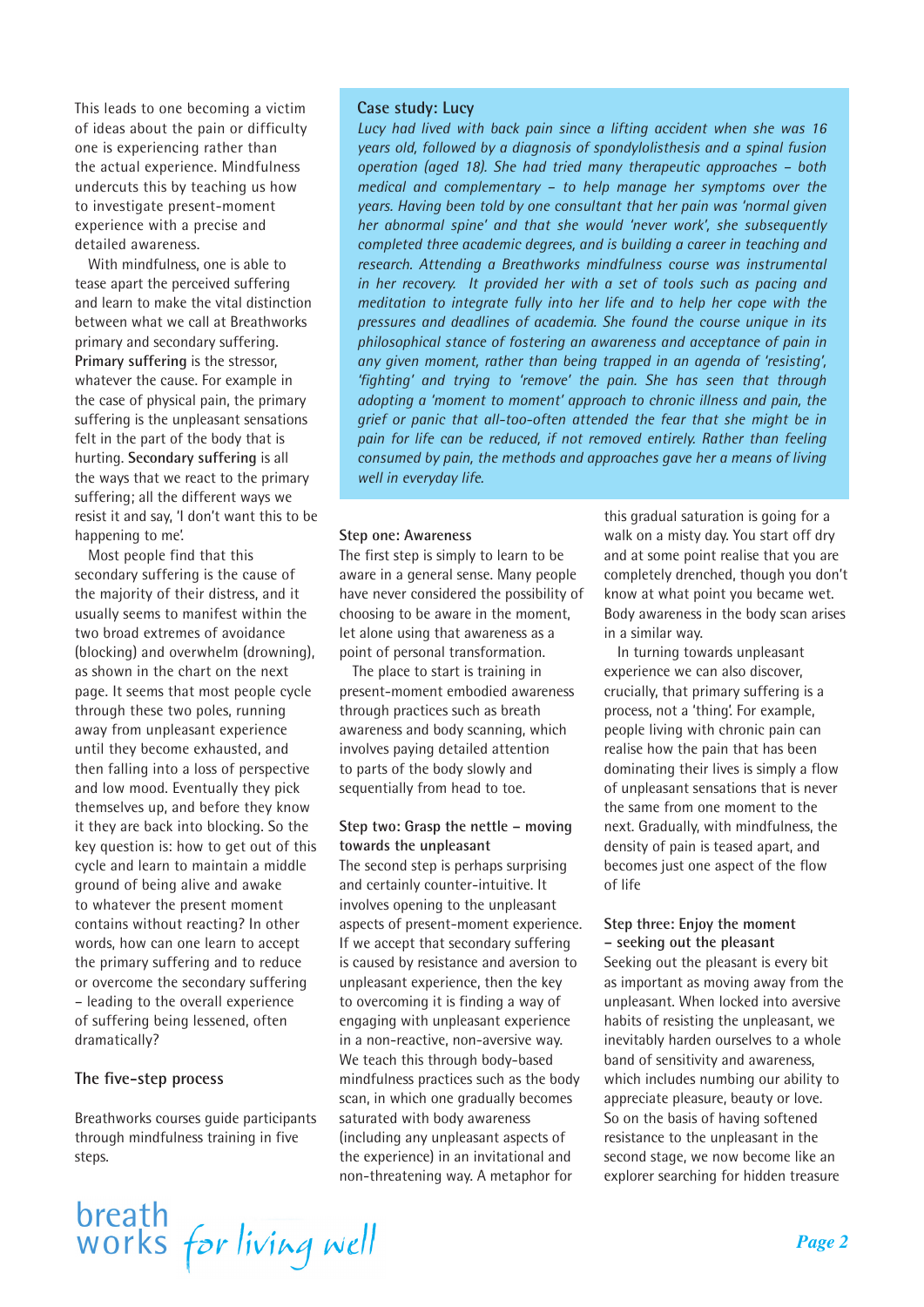by paying attention to the pleasant sensations in the moment. This brings with it a wonderful discovery: that there is always something pleasant in our experience if we know how to look for it. It is important to learn how to pay attention to and enjoy these experiences as a counterbalance to being dominated by the unpleasant side of life.

#### **Step four: Becoming a bigger container – broadening awareness to gain perspecitve and cultivate equanimity**

On the basis of the previous steps, the training is now to rest in a broad and open field of awareness that is characterised by stability and equanimity. If we imagine that we are examining experience with a close-up lens in steps two and three, in step four it is as if we pull back to a wideangle perspective on experience (see the exercise: 'Opening to the whole of experience' on the next page). Rather than being focused on the precise details of the sensations of pain or pleasure, the training is to cultivate stability so that the habits of pushing away the unpleasant and clinging to the pleasant are undermined.

If we imagine that the passing momentary experiences are like waves on the ocean, then mindfulness enables us to cultivate ballast so we can be like a streamlined yacht, able to chart a clean course through the sea, rather than a dinghy bobbing about at the mercy of the waves. Another important way to cultivate stability is to learn to rest awareness deep in the body, which is of course paradoxical for people living with pain and illness, as the natural habit is to try to escape the body. However, as already indicated, this escape agenda is the cause of secondary suffering, and coming home to the body is a crucial way to overcome the reactive cycle.

Another aspect of broadening awareness is to become aware of other people and the wider world. People living with pain, illness and stress commonly become self-focused

breath works for living well

#### **PRIMARY SUFFERING**

Basic unpleasant sensations MINDFULNESS HELPS ACCEPT

## **RESISTANCE**

MINDFULNESS SOFTENS / DISSOLVES

### **SECONDARY SUFFERING**

Mental, emotional and physical reactions MINDFULNESS HELPS TO REDUCE/OVERCOME

| <b>BLOCKING</b>                                                                                                                                  | <b>DROWNING</b>                                                                              |
|--------------------------------------------------------------------------------------------------------------------------------------------------|----------------------------------------------------------------------------------------------|
| • hardening against unpleasant<br>sensations                                                                                                     | • feeling overwhelmed by<br>unpleasant<br>sensations                                         |
| • restlessness<br>• inability to 'stop'                                                                                                          | • exhaustlon<br>• physical inactivity and loss<br>of function, weakening of<br>muscles, etc. |
| • feeling driven<br>· addictions of all kinds, e.g.<br>food, cigarettes, alcohol,<br>recreational drugs, excessive<br>talking, excessive working | • giving up<br>• lack of interest - vagueness                                                |
| • emotional brittleness and<br>edginess                                                                                                          | • emotional dullness and<br>passivity                                                        |
| • anxiety<br>• anger and irritability                                                                                                            | · depression<br>• self-pitying and/or victim<br>mentality                                    |
| · denial                                                                                                                                         | • tendency to catastrophise<br>and lose perspective                                          |
| · being 'in one's head', not<br>one's body                                                                                                       | • domination by physical<br>experience                                                       |
| • tendency to be overly<br>controlling                                                                                                           | • loss of initiative leading to<br>withdrawal, isolation                                     |

**FIGURE 1: PRIMARY AND SECONDARY SUFFERING** Adapted from *Living Well with pain and illness. The mindful way to free yourself from suffering* by Vidyamala Burch (Piatkus, 2008)

and introverted. With mindfulness, we learn to turn this habit on its head and use any experience as an opportunity for empathy rather than a cause of isolation. By getting to know ourselves we get to know the human condition as we realise that we all have similar experiences and tendencies based on the deep instincts of trying to avoid unpleasant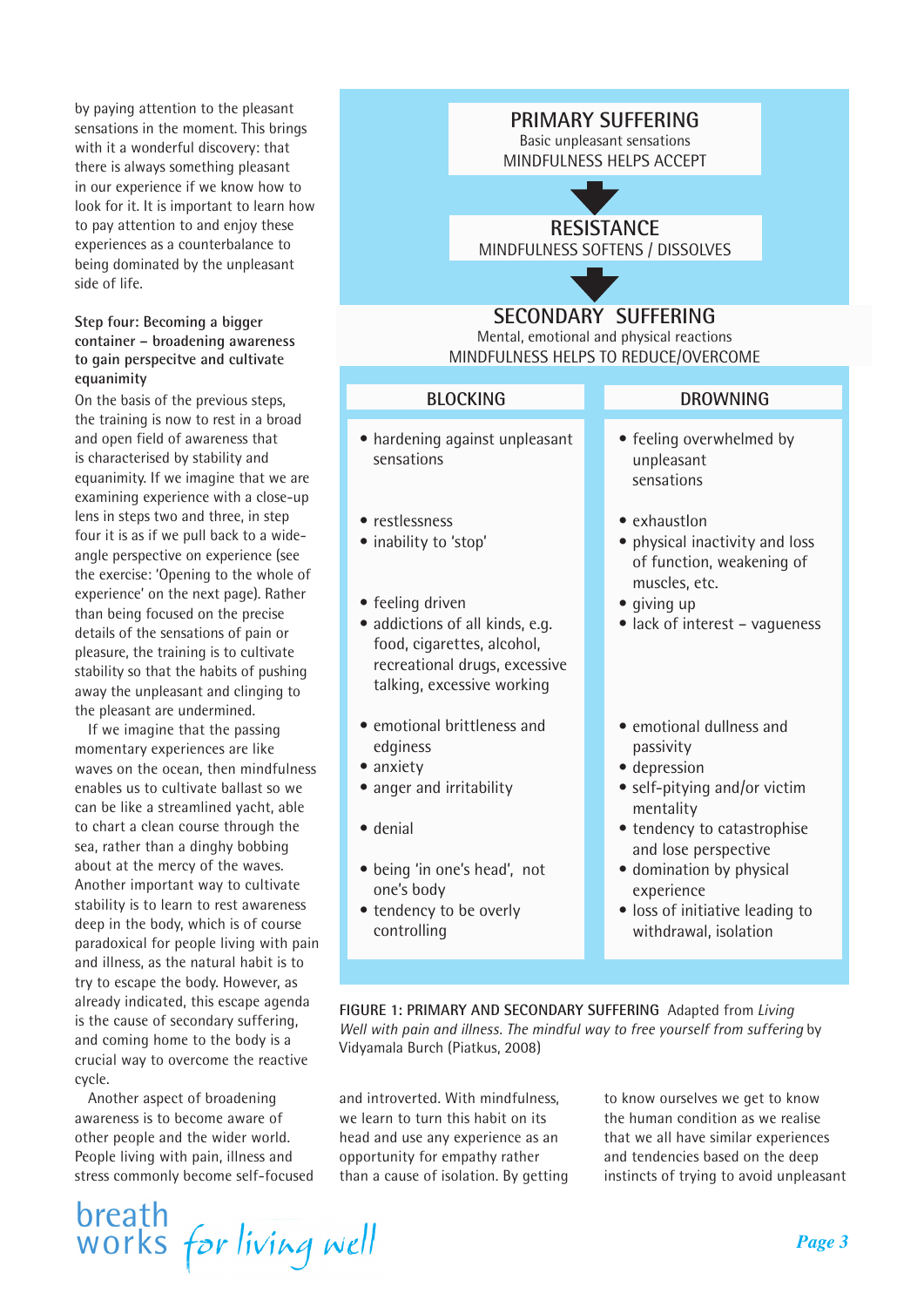experiences and find happiness. With this perspective, it is because of one's own experience of pain and suffering that one is able to empathise with others, which of course gives pain a very different meaning.

**Step five: Choice – learning to respond rather than react** This step is the behavioural outcome of the previous four steps. On the basis of accurate moment-by-moment awareness, which includes an honest appraisal of unpleasant and pleasant experiences with a broad and stable attitude, one is able to break out of a reactive cycle and live with a sense of choice and initiative. This is what it means to live mindfully. Each moment presents a new opportunity to have an intelligent and accurate response to one's perceptions and to create the conditions for an increasingly rich and fulfilling life, no matter what unavoidable primary suffering is present.

#### **Methods**

These five steps are caught in a variety of ways at Breathworks with the main principle being to provide participants with a toolkit of different mindfulness practices. They can then adapt these to their own circumstances with a self-management focus and utilise them for the rest of their lives. To this end we take a modular approach with the following elements being essential to our mindfulness training.

#### **CASE STUDY:**

*"I think the biggest thing for me being on the course was recognising that my pain didn't isolate me, in fact it was my pain that made me human ... and I was able to accept that ... everybody experienced pain to some degree and some level ...and that it wasn't unique to me and instead of feeling isolated and apart I could use it as a way of engaging with other people"*

#### **Exercise: Opening to the whole of experience**

Bring your awareness to your whole experience as you sit reading these pages. Notice the contact between your hands and the paper and the broader sense of your body on the chair. Gather your awareness around the breath for a few moments. See if you can feel from the inside how the breath gently rocks the body, and allow your weight to settle down with each out-breath. You might imagine that you are floating on a gentle ocean swell, being rocked by the constant, rhythmic movement.

Imagine that all the different aspects of your experience in this moment are taking place within a broad and open field of awareness. Let everything rise and fall with a fluid sense of change and flow, neither pushing away painful experience nor clinging to things you find pleasant. You will probably find that you relax for a moment and then get caught up in particular experiences. Never mind. Every time you notice a moment of resistance or clinging you can relax back again into a sense of breadth and openness. Allow your awareness to be centred deep in your belly.

Let your awareness be open and inclusive, including everything, whether it is an internal experience or something you perceive through your senses, such as a sound.

All these methods help participants to accept primary suffering and overcome secondary suffering in the ways outlined above in the five step process.

#### **Breath-awareness:**

The very first module is education in the physiology of breathing and learning breath-awareness practices. If one is aware of the breath as felt sensations in the body, one is immediately having a presentmoment embodied experience. We find this a very effective and accessible way of introducing the concept of present-moment awareness. We also teach breath-awareness as a way of managing pain, illness or stress. Almost invariably people will have habits of holding their breath against their experience of difficulty, which of course just leads to further tension, and pain. At breathworks we teach how to take the breath towards the unpleasant sensations and to use the breath to soften resistance and undercut secondary suffering.

**Mindfulness-meditation practice:** At Breathworks we teach three formal mindfulness-meditation practices: body scan, mindfulness of breathing, and kindly awareness. These are progressive moving from training in basic body awareness with the body scan to learning to cultivate an attitude of kindliness, gentleness and tenderness towards oneself and others in the kindly awareness practice. The practices are introduced sequentially over a number of weeks and the participants are given CDs of led meditations to use at home.

#### **Mindful movement:**

From week two onwards participants are encouraged to begin a programme of structured mindful movement based on yoga, Pilates and Qigong. Many people living with difficulty find themselves trapped in a downward spiral of loss of movement and motivation, which leads to weakened muscles and joints, and more pain. To reverse this cycle it is very important to gain confidence in moving, leading to a gradual increase of fitness, flexibility and stamina. The emphasis in mindful movement is on the quality of awareness, which can also be taken into the simple acts of daily life such as opening doors, lifting kettles

breath<br>works for living well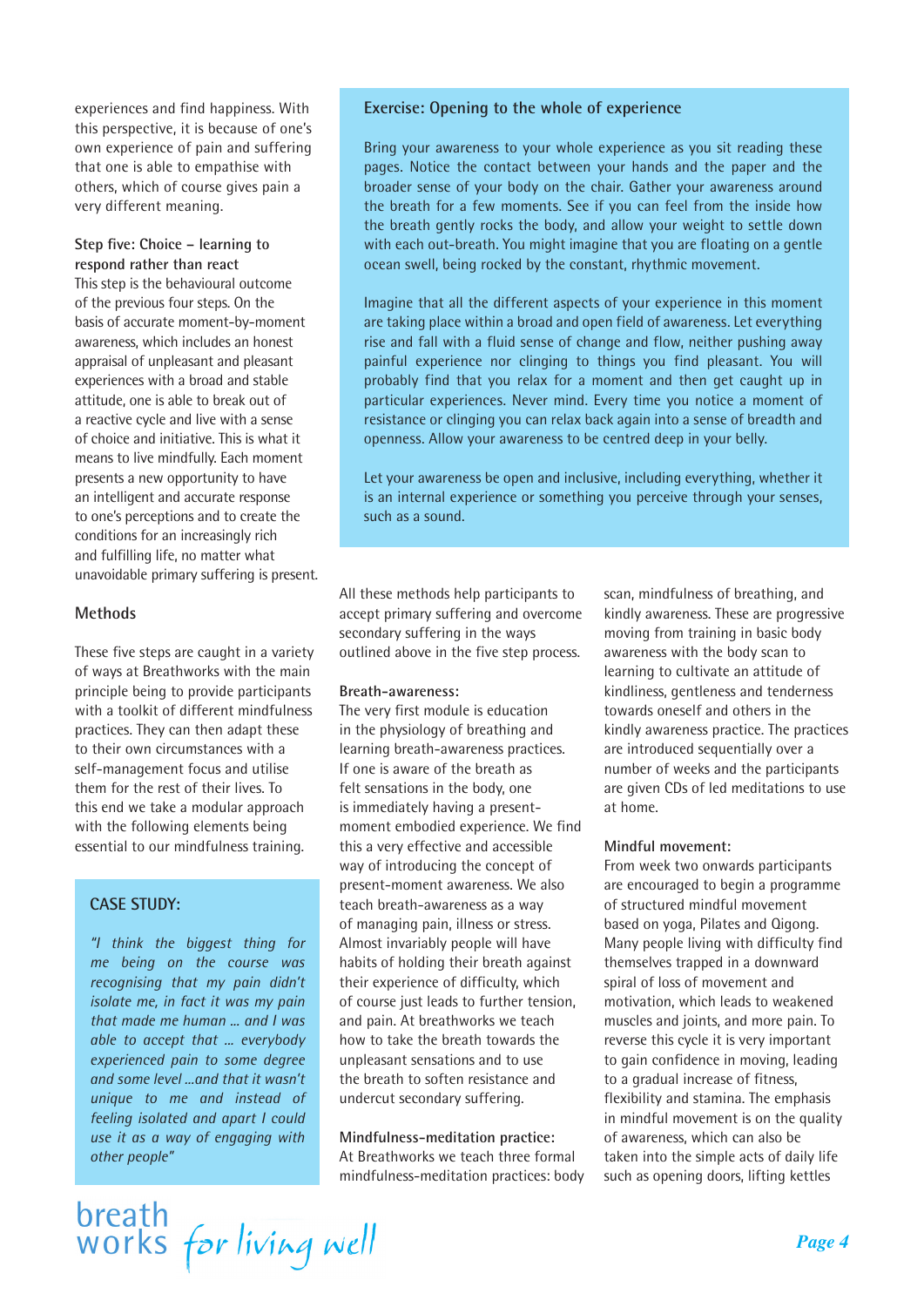etc. Recently we have developed a module of standing movements that are useful for busy people as they can be done in any situation. These have also been used very successfully with schoolchildren.

**Mindfulness of daily life and pacing:** People living with pain, illness and stress are very often trapped in the boom/bust or over/under activity cycle. On a good day they try to do a lot of activity and over-do it physically. As a consequence they then have a bad day and do very little activity. Over time this leads to an increasing trend towards debility and loss of function with all the associated emotions of frustration, discouragement and despair. One way out of this pattern is to bring mindfulness to activity by investigating habits through keeping a diary, using the breathworks' template, and then using the information gleaned to make clear decisions about how to use one's time on any given day. For example, I have learned that I can sit at my computer for 20 minutes at a time without causing a flare up, but if I sit for any longer I pay the consequences of increased pain that can last for days, undermining my sense of achievement and effectiveness. In writing this article I am using a timer and after 20 minutes I take a break and lie down for 15 minutes as I know I can work for several cycles in this way without significantly increasing my pain. We also teach the 'three-minute breathing space' that was originally developed for use in mindfulness based cognitive therapy (MBCT). This is a highly effective way to insert pauses into daily life and to reconnect with selfawareness and choice.

#### **Working with thoughts and emotions:**

A central aspect of any mindfulness training is to change one's relationship with thoughts and emotions so one is no longer a victim. Essentially this means becoming more objective about what one is experiencing in the here and now. We can ask questions such as:

- Can I look 'at' my thoughts rather than 'from' them?6
- Am I catastrophising? How can I recognise this and stay present, with my awareness grounded in the body?
- Am I blocking and suppressing my thoughts and the associated emotions? Or am I over-identifying with the content of my thoughts and caught up in reactions?
- Am I 'buving into' my thoughts and believing that all my thoughts are true. (We stress that thoughts are not facts, even those that say they are! $)^7$
- Am I re-thinking the same thoughts? Can I let them go a little?

#### **Some useful images, metaphors and ways of working with thoughts:**

Images and metaphors such as those listed below can offer a powerful way to learn to relate to thoughts and emotions with more space and choice. We guide course particpants in acting these out in the class setting to deepen their learning.

#### **The thought train**

Imagine that you're standing on a bridge, looking down at a goods train that is slowly moving along the track. Each one of the carriages is a thought, and the mindful approach is to simply watch them go past (looking at thoughts), rather than jumping off the bridge onto one of the carriages, and getting taken away on a journey (looking from a thought) $8$ **Clouds in the sky**

Imagine that thoughts are like clouds passing across the blue sky of the mind. See if you can let your thoughts come and go without either pushing them away or grasping onto them<sup>9</sup>. **The theatre**

Imagine your thoughts are like characters on the stage of a theatre. Can you have the perspective of a member of the audience as the characters enter and exit the stage? **Leaves on a stream** Imagine it is autumn and you are

sitting on a rock in the middle of a stream, watching fallen leaves float by. With mindfulness you let your thoughts pass by as if they were these gently floating leaves. **Locating thoughts in the body** See if you can find sensations in the body associated with your thoughts. This will help you become less 'heady' when dominated or overwhelmed by thinking. If you find tension in the body related to a thought or emotion then relaxing around these sensations might also reduce mental and emotional tension.

#### **Applications**

#### **'Living Well' courses**

The gold standard for delivering the Breathworks approach to mindfulness is an eight-week 'Living Well' course consisting of one 2.5 hour session per week with a full day session in week nine to consolidate learning. Participants are required to do mindfulness practice at home between sessions using CDs and workbooks. Graduates of previous courses are also invited to attend the full day sessions at the end of each course, which promotes ongoing support as well as building social community and, in some locations, regular weekly dropin sessions are available for course graduates. Once a year we run a fiveday residential event in a beautiful rural venue for anyone who has completed a Breathworks course in any location.

The original programme at Breathworks was 'Living Well with Pain and Illness', catering for people with chronic pain and a wide range of other chronic physical conditions, including musculo-skeletal pain, neuropathic pain, post-operative pain, cancer, MS, ME and many others. This course is being increasingly adapted to a range of other applications, as outlined below. Many health professionals are also finding useful and effective ways to incorporate aspects of the programme into their clinical and therapeutic work with patients suffering from physical, mental and emotional pain of any kind.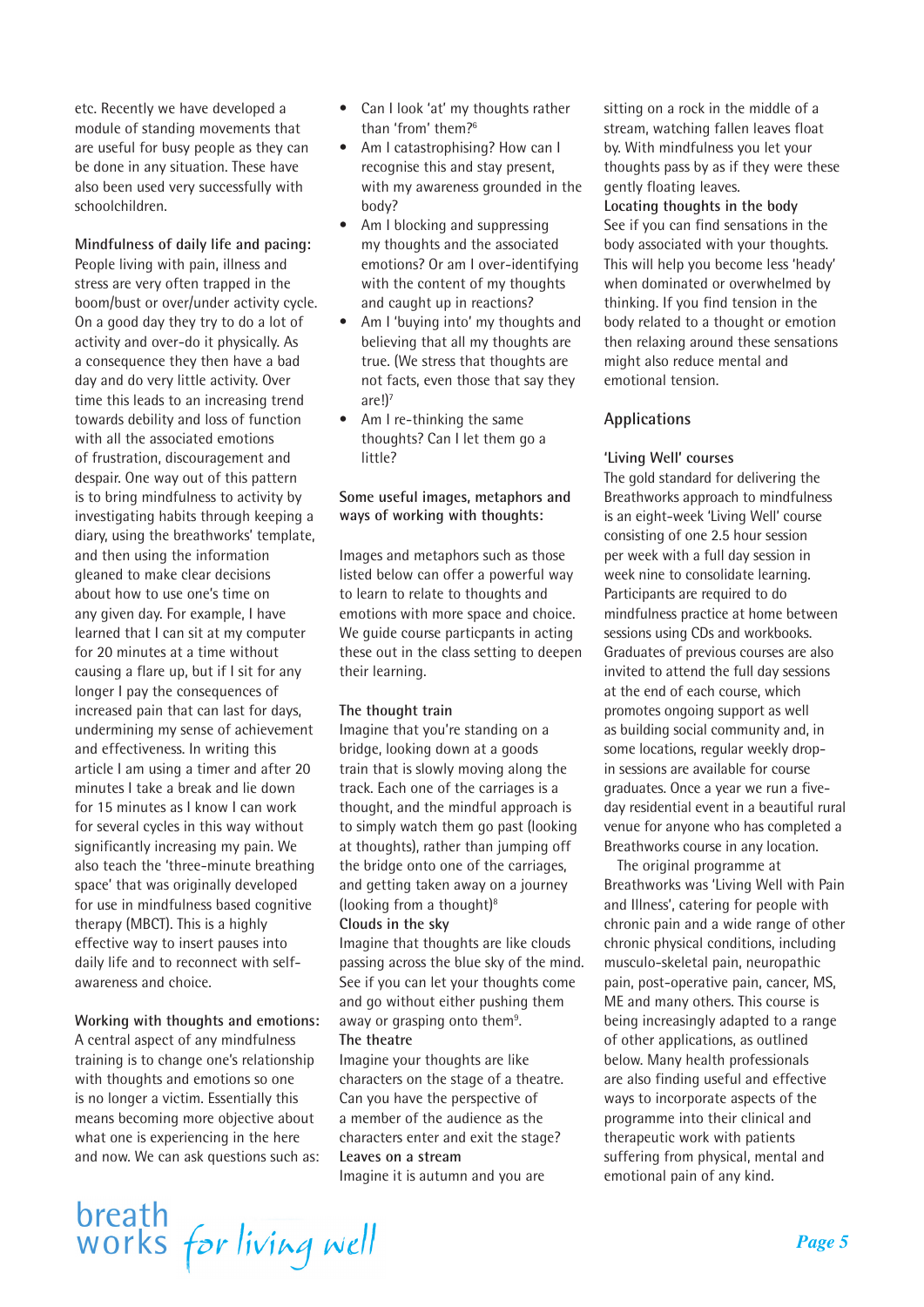**Other developments and applications include:**

#### **Distance learning**

Distance learning involves weekly onehour phone calls, allowing participants to be guided through the Breathworks programme week by week. The course is supported by CDs of led meditations, a handbook and workbook and an interactive web forum. One of our trainers is piloting a 'teleclass' version of our 'Living Well with Stress' course, using teleconference calls for groups.

#### **'Living Well' in schools**

 'Living Well in Schools' is one of a number of pilot projects under the Government's 'Targeted mental health in schools' (TaMHS) initiative, which aims to support the development of innovative models of therapeutic and holistic mental health support in schools for children and young people aged five to 13 years, who are experiencing or at risk of mental health problems, and their families. Breathworks is training teachers, psychologists, nurses and social workers to deliver a tailored mindfulness programme for children within Bury Education Authority in Greater Manchester. This consists of mindful movement and short meditation sessions. Children and families who have participated are already reporting clear benefits in their lives as well as an impact on school performance and classroom behaviour. Examples include a teenage boy who has been able to reduce the dose of drugs he takes to control his behaviour; a family who are able to get their autistic son to sleep more readily; and a school nurse who has been able to help young people who have been excluded from school using mindfulness-based approaches.

#### **Social prescribing**

In January 2010, Salford Health Matters, a Community Interest Company (CIC) that delivers GP services in Salford, commissioned two eight-week mindfulnessbased interventions for patients with anxiety, depression and social phobia as part of an ongoing social prescribing project. A four-week short course was also delivered to 10 participants. These were led by Breathworks trainer, Dr Tim Duerden, and psychotherapist Rita Kelleher, both based at the University of Salford. They used an integrated approach combining aspects of the Breathworks course with cognitive approaches. Initial outcomes based on patient evaluations and health professionals' observations of the patients were very positive. These included reductions in antidepressant dosage negotiated with GPs; reductions in the frequency of GP consultations; patients completing the programme when they had not generally persisted with group interventions; and patients engaging in training courses after long-term unemployment.

#### **Case study: Mindfulness in education**

*Kerry, a school specialist psychiatric nurse, attended our 'Living Well in Schools' training and is successfully using the techniques she learned to help young people who are excluded from school. Along with offering individual support, Kerry mainly works with small groups that meet on a regular, usually weekly, basis. She has also set up some peer support groups among friends. Mindfulness provides a way of explaining their physical reactions to problematic situations and bringing them back to the 'here and now'; helping them to stop and think rather than 'blowing a fuse'. It gives them more time to think of consequences. Kerry teaches a variety of techniques such as acknowledging and letting go of thoughts, breath awareness, the threeminute breathing space and sitting and standing mindful movements.*



Of particular note were participants with depression who reported that they were now aware of ruminative and anxiety-inducing thought processes and could choose whether or not to engage in them. In the words of one participant who had been out of work with depression for four years: 'My kids always knew where I was – in bed. Now they don't know where I am, as I am out and about. The black bubble that has been around me all these years has burst!' Salford Health Matters is currently exploring the commissioning of a rolling programme of mindfulness courses.

#### **NHS and University staff stress courses**

Several organisations have commissioned Breathworks courses to help staff deal with stress. These include the Norfolk and Waveney Mental Health NHS Foundation Trust (NWMHP) and the University of Salford.

#### **Wigan Working Neighbourhood Fund Programme**

The Communities and Local Government's Working Neighbourhoods Fund (WNF) incorporates the Department for Work and Pensions' Deprived Areas Fund (DAF) to create single funds at a local level. WNF provides resources to local authorities to tackle worklessness and low levels of skills and enterprise in their most deprived areas. Wigan Borough Partnership, which serves one of the most deprived areas of the country, has recently commissioned Breathworks to deliver twelve 'Living Well with Pain and Illness' programmes as an innovative method of helping people on incapacity benefit to improve their lives. The commission came after an NHS manager took part in an eight week 'Living Well' programme in Manchester.

**Internet-based Interactive Mindfulness Practice Programs** Breathworks is in discussion with Ola Schenstrom, a mindfulness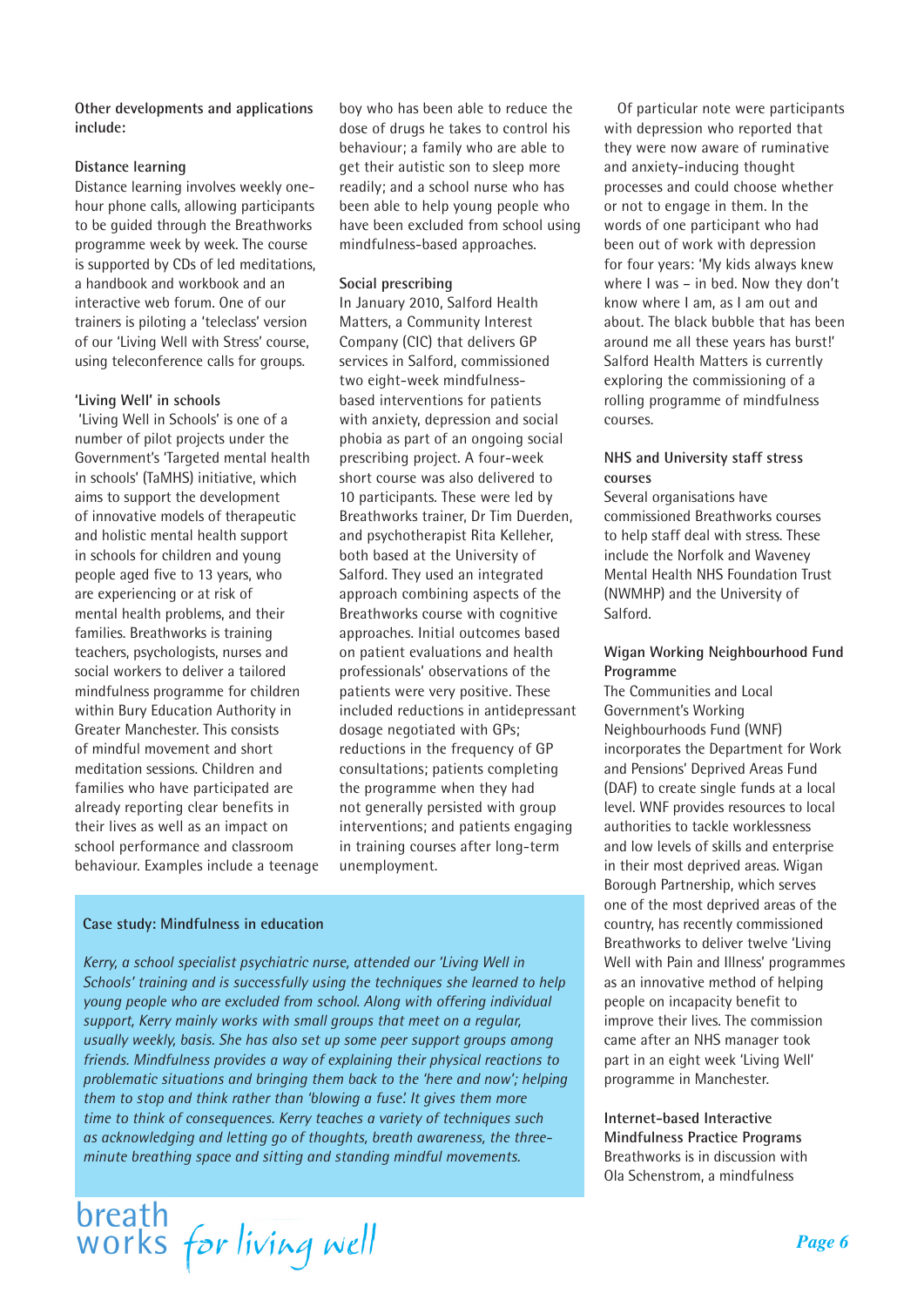trainer and GP in Sweden, who has designed an innovative web platform that will be used for a variety of mindfulness programmes, including the Breathworks Living Well with Pain and Illness programme, as well as mindfulness in schools. The programmes can then be rolled out in other languages.

#### **A Breathing Space for carers**

This has arisen out of successful Breathworks 'Living Well' with Multiple Sclerosis courses with funding from the MS Society in Ireland. Carers who attended the courses along with the person they were caring for, reported that they had derived great benefit, indicating that the needs of carers could be met through a Living Well course. The course structure has been redesigned around the time restrictions faced by carers and it is proving effective.

#### **Newmarket House Clinic**

In 2008 a Breathworks trainer ran three 6-7 week mindfulness sessions at Newmarket House Clinic in Norfolk. The Clinic was founded in 1996 as an independent residential clinic dedicated solely to the treatment of eating disorders. It works closely with the NHS as a provider of a 'niche' resource to local East Anglia Trusts and to purchasers in other parts of the country. One of the main areas of focus was "Acceptance" — in particular, how to accept difficult or painful emotions such as loneliness, sadness, feelings of inadequacy, fear and anxiety. The clinic provides an excellent range of therapies and interventions around the specific issues of eating disorders, so the mindfulness work dealt with the broader emotional factors that might give rise to, or come from having an eating disorder. Two sessions were also held for carers and family members.

#### **Norcas**

Norcas is an open access drug and alcohol charity operating from teams based throughout Norfolk and Suffolk. Several mindfulness sessions were held there as part of their 8-week rehab

breath<br>works for living well

programme. The Body Scan and a short Mindfulness of Breathing were taught, primarily looking at the area of anxiety (which was the most common emotional disturbance); as well as looking at how to be mindful of the triggers that give rise to a relapse of the addiction.

#### **Other projects**

As mindfulness gains recognition there have been increasing calls for the development and delivery of the Breathworks approach. These have led to:

- **•** running a 'Living Well' course for service users of Mind in South Wales who suffer from schizophrenia, bipolar disorder, depression and anxiety
- **•** 'Living Well' courses for acute/crisis mental health conditions and for carers
- working with the Ministry of Defence and war veterans to help with the relief of Post Traumatic Stress Disorder.

#### **Practitioner training**

Breathworks offers a variety of training programmes for healthcare professionals. These include:

- an introductory two-day workshop for those wanting to begin to integrate the principles of mindfulness into their work.
- The Breathworks Foundation course consists of three two-day modules offering training in mindfulness in daily life; mindful movement and three mindfulness meditation practices, and can serve as preparation for the full accredited Breathworks training as noted below.
- Accredited Breathworks training qualifies participants to deliver the eight-week Breathworks 'Living Well' programme. This is run as three residential weeks or (from 2011) as a series of weekends, and the main entry requirement is an existing personal mindfulness practice. Participants are required to lead their first course under

supervision as part of the accreditation process<sup>10</sup>.

#### **Ongoing research**

Data has been collected using recognised questionnaires<sup>11</sup> since Breathworks courses started. All measures have consistently shown statistically significant changes between pre- and post-programme mean scores in fields such as pain experience; quality of life; depression; confidence in activity despite pain; and sense of choice in response to unpleasant physical sensations, feelings and thoughts. Qualitative analysis undertaken over a four-year period as part of a PhD project has demonstrated that the changes are maintained over time<sup>12</sup>.

The Human Pain Research Group, within the Clinical Neurosciences Group at The University of Manchester, is currently conducting research into the therapeutic mechanisms of mindfulness-based pain management in patients with chronic musculoskeletal pain. Patients undergo a series of tests before and after the programme, such as sustained attention tasks, EEG scans and questionnaires. The data from this study is due to be analysed in the second half of 2009 with a view to publication in 2010, and further details on all the above projects can be found on the research page of the Breathworks website: www. breathworks-mindfulness.co.uk

Vidyamala Burch is the co-founder of Breathworks CIC, drawing on her own experience of using mindfulness to manage chronic pain following spinal injuries. She regularly runs mindfulness programmes as well as training others internationally in her approach. She has written *Living Well with Pain and Illness: the mindful way to free yourself from suffering* (Piatkus, 2008) already translated into eight languages. She has also recorded a number of led meditation CDs available from www. breathworks-mindfulness.co.uk